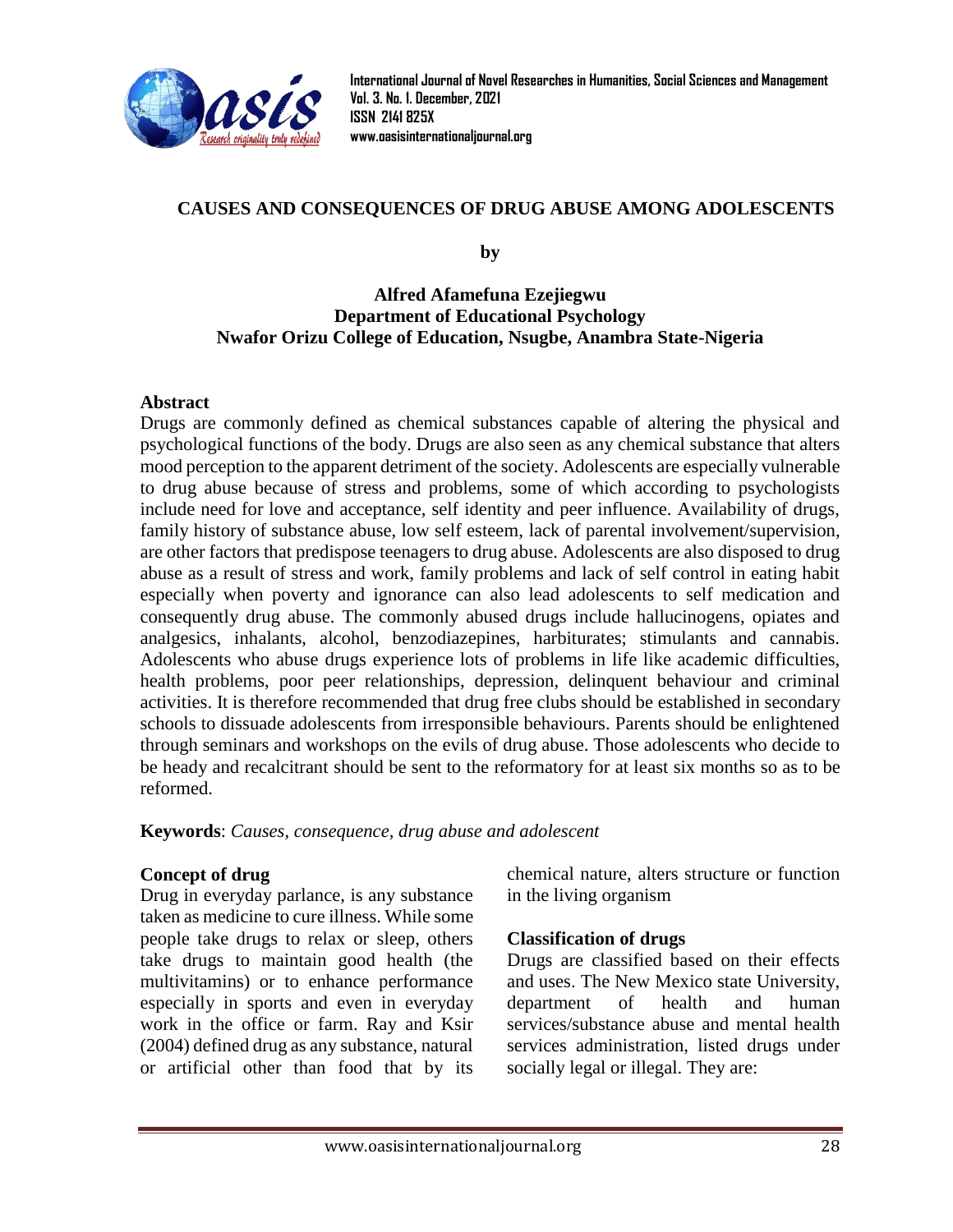| <b>Socially Legal</b>                                                             | <b>Socially Illegal</b>           |
|-----------------------------------------------------------------------------------|-----------------------------------|
| Alcohol                                                                           | Stimulants eg cocaine,            |
|                                                                                   | Crack and speed.                  |
| Prescribed drugs                                                                  | Hallucinogens (LSD, PLP, Ecstasy, |
|                                                                                   | Mescaline, Magic Mushrooms).      |
| Over the counter cough, cold, sleep and diet   Opiates (Heroin, Opium, Morphine). |                                   |
| medications                                                                       |                                   |
| Inhalants (glues, gerosols, and solvents)                                         | Marijuana (pot).                  |
|                                                                                   |                                   |

From internet health information resources, drugs are classified based on their categories and effects.

These are:

- 1. Hallucinogens, (LSD, PCP, etc): These are drugs that dramatically affect perception, emotions and mental process. They distort the senses and can cause hallucinations. Hallucinogens are sometimes called "psychelic drugs".
- 2. Opioid Analgesics, (Codeine, morphine etc): These are highly addictive pain killing drugs that may also produce an extreme sense of well-being.
- 3. Alcohol (beer, rum, vodka, etc), it affects the central nervous system producing relaxation and decreased inhibition in low doses. At higher doses, it produces intoxication, impaired judgment and coordination, and at very high doses, coma and death.
- 4. Inhalants: (Glue, paint, gasoline etc.) : These are depressant drugs that produce feelings of euphoria, high headedness, acceleration and vivid fantasies. It also slows down bodily functions such as breathing. Their use can result in brain damage, asphyxiation and death.
- 5. Benzodiazepines (valium, ativan etc): They produce a sense of calm and wellbeing at lower doses. At very high doses they can cause effects similar to barbiturates including unconsciousness.
- 6. Barbiturates-(Nembutal, seconal etc): At lower doses, they produce a feeling of calm, drowsiness and well being, at very high doses, they can produce

severe intoxication, unconsciousness, coma and death. When combined with another central nervous depressant drug such as alcohol, their use can be life threatening.

- 7. Stimulants (cocaine). These are drugs that excite or speed up the central nervous system.
- 8. Cannabis- (marijuana, Hashish) although basically a hallucinogen, cannabis also produces depressant effects as well as increased heart rate.

# **Drug Abuse**

When a drug or chemical substance meant for a medical cure is taken outside of its purpose or in excess, for personal enjoyment or for avoidance of a situation, without medical reason or guidance, it is drug abuse. Ngamkhuchung (2002), defined drug abuse as the consumption of illegal drug such as bhang, heroine, cocaine, marijuana for purposes other than social and medical needs.

Drug abuse is an increasing problem in our affluent societies and carries great social and economic costs through its impacts on crime and health. Official policy in the Western world for the past 50 years has been to treat addicts as criminals and to punish them, but this has manifestly failed to prevent the increase in drug abuse. The campaigns to educate people about the dangers of drug, tobacco and alcohol had nothing other than relatively minor effects. In Nigeria also, attempts to educate people on the dangers of drug by the National Drug Law Enforcement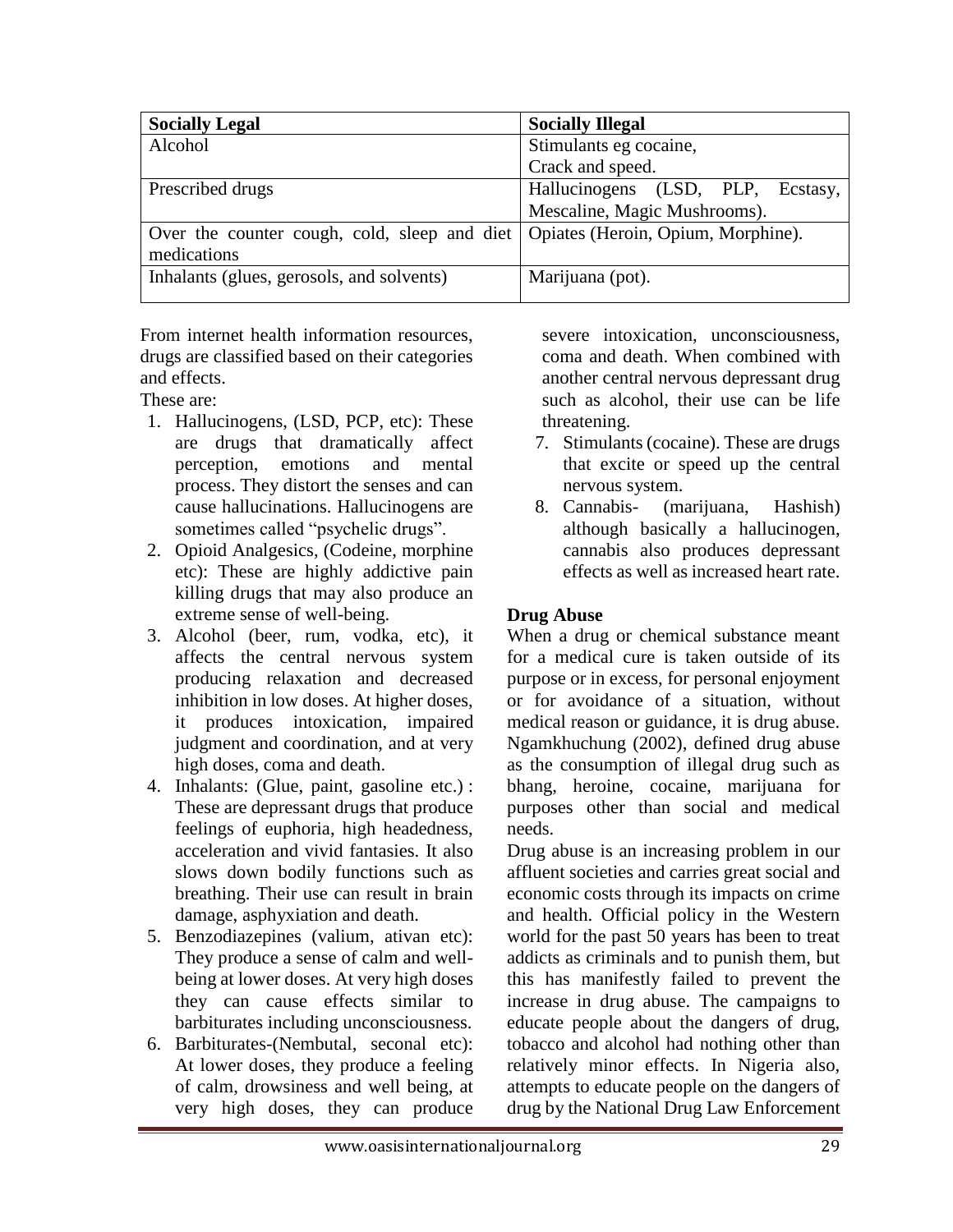Agency (NDLEA) and the mass media have not had the desired effect.

# **Causes of drug abuse**

Adolescents are especially vulnerable to drug abuse for several reasons which include the fact that contemporary adolescence is filled with stress and problems some of which according to psychologist include need for love and acceptance, self identity and peer influence. The peer influence is very prominent because teenagers are adept conformists and will always do things that they think will make them look cool and belong. Availability of drug , family history of substance abuse, low self-esteem, lack of parental involvement/supervision, are other factors that predispose adolescents to drug abuse.

Adolescents are sometimes disposed to drug abuse as a result of stress at work, family problems and lack of self control in eating habit especially when it has to do with intake of alcohol, poverty and ignorance can also environment acts in the same way and adolescents take a cue from that. (Made line et al, 2002). Lack of parental support, monitoring and communication and lack of feeling close to parents have been significantly related to frequency of drinking, heavy drinking and drunkenness among adolescents. Pete (2002).

The negative peer relationship problems that adolescents experience leads to drug abuse. (Hoberg, 2002).

# **Consequences of drug abuse**

Drug abuse has different effects on the users. It leads to physical tolerance. This is a case whereby somebody takes the drug and keeps on using it in order to feel well and for the body to function normally, the body gets hooked or dependent on the drug used. There are pains experienced by the user when he lead adolescents to self medication and consequently drug abuse.

However, MacDonald (2002), adduced some other reasons for drug abuse. There are those who use it for experimental purpose in that case they use it once or twice and give it up. Some of the adolescents use it for recreational purposes. Onyejiaku (1991) observed that some adolescents do not take alcohol or hard drugs unless in specific social gatherings, parties or special events where drinking is the norm of the peer relations. These adolescents take alcohol in such settings to have a sense of belonging and active participation. Most adolescents stop usage of these substances after such events.

Hindmarch (1971), in his work found out that adolescents involve themselves in drug abuse because they wanted to enhance their personality. None drug users can also take them in order to increase their social contact. The media promote drug role models and adolescents imitate them. Likewise the family or the home

stops the use of the drug to which his body has become dependent already.

Some of the drugs like cocaine and amphetamines give the users false sense of performing at high level when on the drug. Drug abuse has caused self destruction of society and family. Societal effects of drugs include violence, immorality, school dropouts, truancy, poor performance, suicide, lack of self respect, indiscipline, poor relationship between parents and children and unproductive population.

The effects of drug abuse depend on the substance abused. Depressants or sedatives cause blurred vision, slurred speech, unsteady walk, impaired perception of time and space, loss of memory, delirium, fits, anxiety, liver and kidney damage, hepatitis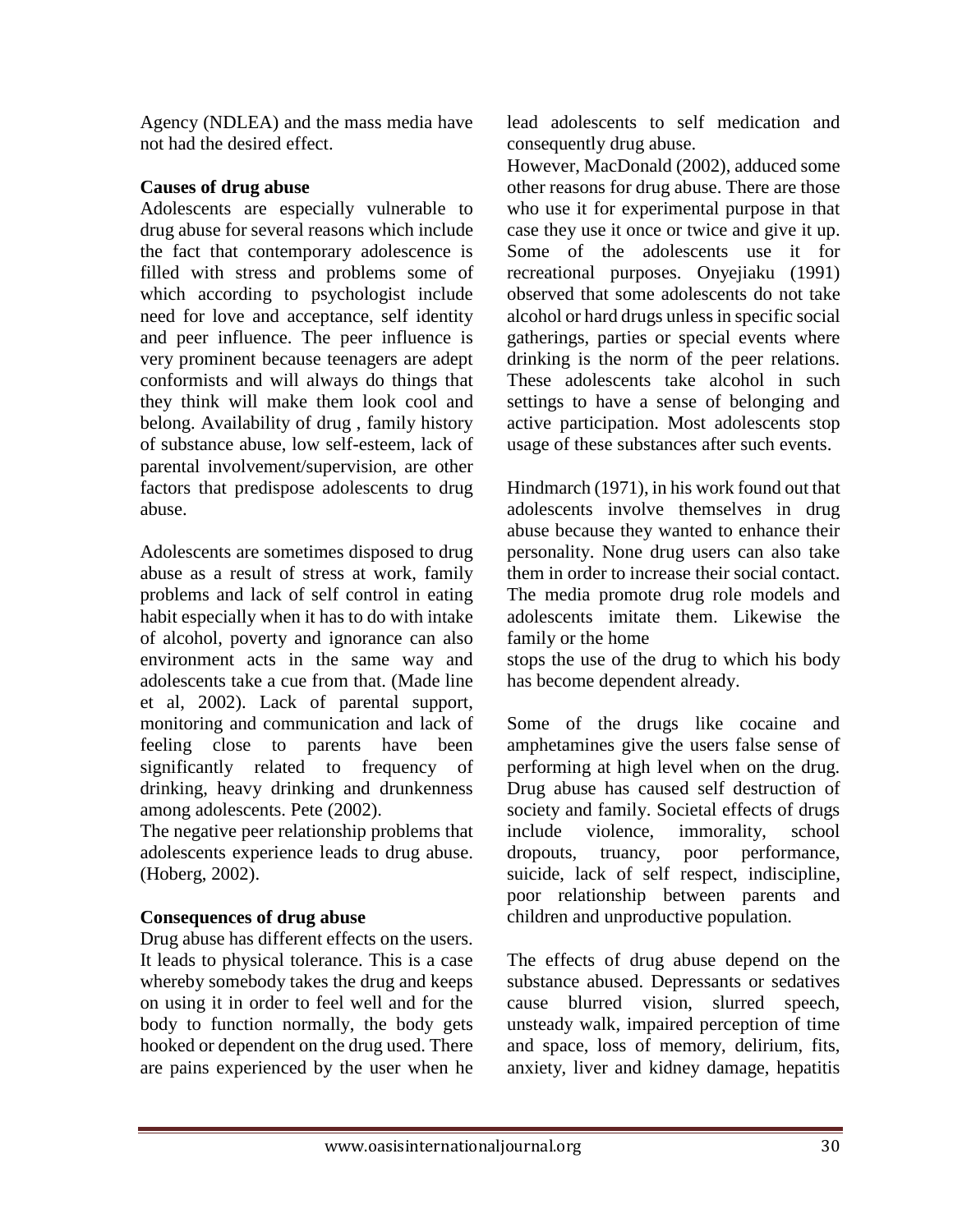and some more permanent and long term effects.

Stimulants also cause rapid speech, increased body temperature, hallucinations, convulsions and can cause death. Opiates cause depression, anxiety, low esteem and reduced coping ability. Steroid anabolic has the general effect of building the body, increasing the size of the muscles, making users feel aggressive and better able to perform strenuous physical activity during athletics and sports. They are usually used by sportsmen to increase their strength and better their performance.

## **Measures to control drug abuse**

These measures should be put in place so as to minimize the effects of drug abuse. Drug free clubs should be formed in schools so as to divert the attention of the adolescents from drug addiction.

- i. Enlightenment campaigns on the harmful effects of drug should be carried out in towns, villages and communities. This enlightenment campaigns should be through seminars and workshop.
- ii. There should be strong bonds within the family between parents and their children. Parents should give their children proper moral education and sound upbringing.
- iii. Adolescents who despite all the efforts made to reform them fail to be amenable to discipline should be put in a reformatory for at least six month for them to reform themselves.

# **References**

- Hindmarch, R. (1971). The pattern of drug among school children. *Bulletin on Narcotics* XXIV (3): 23-26.
- Hoberg, S. M. (20002). *Adolescents peer interactions: perspectives on substance abuse.* Novo Scotia: Continuum press.
- MacDonlad, B. (2002). *Substance abuse*. New Delhi: Dashrathpuri Publishers.
- Madelline, A., Dalton, J, James; D., Sargen L, L. A.; Mott, M. D, Beach, B, Annarent, J., Todd., & Healtherton, F. (2002). Relationships between parental Restrictions on moves and adolescent use of alcohol and tobacco. *Psychological Bulletin* 117 (1), 66-86.
- New Mexico State University (NMSU): (2008) alcohol, Drugs (youths). Department of Health and Human Services/substance Abuse and Mental Health Services Administration. The National Cross Site Evaluation of High Risk Youth Programs. Retrieved 11/02/2008.
- Ngamkhuchung, J. (2002). *Substance abuse*. New Delhi: Dashrathpuri publishers.
- Onyejiaku, F. O. (1991). *Psychology of adolescents.* Calabar: Rapid Publishers Ltd.
- Pete, H. (2002). C. N. N. Medical reporter: Rule to improve parent child relationship. (www document) htt: [www.c](http://www.c/) NN. Com/2002/Health/parenting//02/211 drugsiteens.